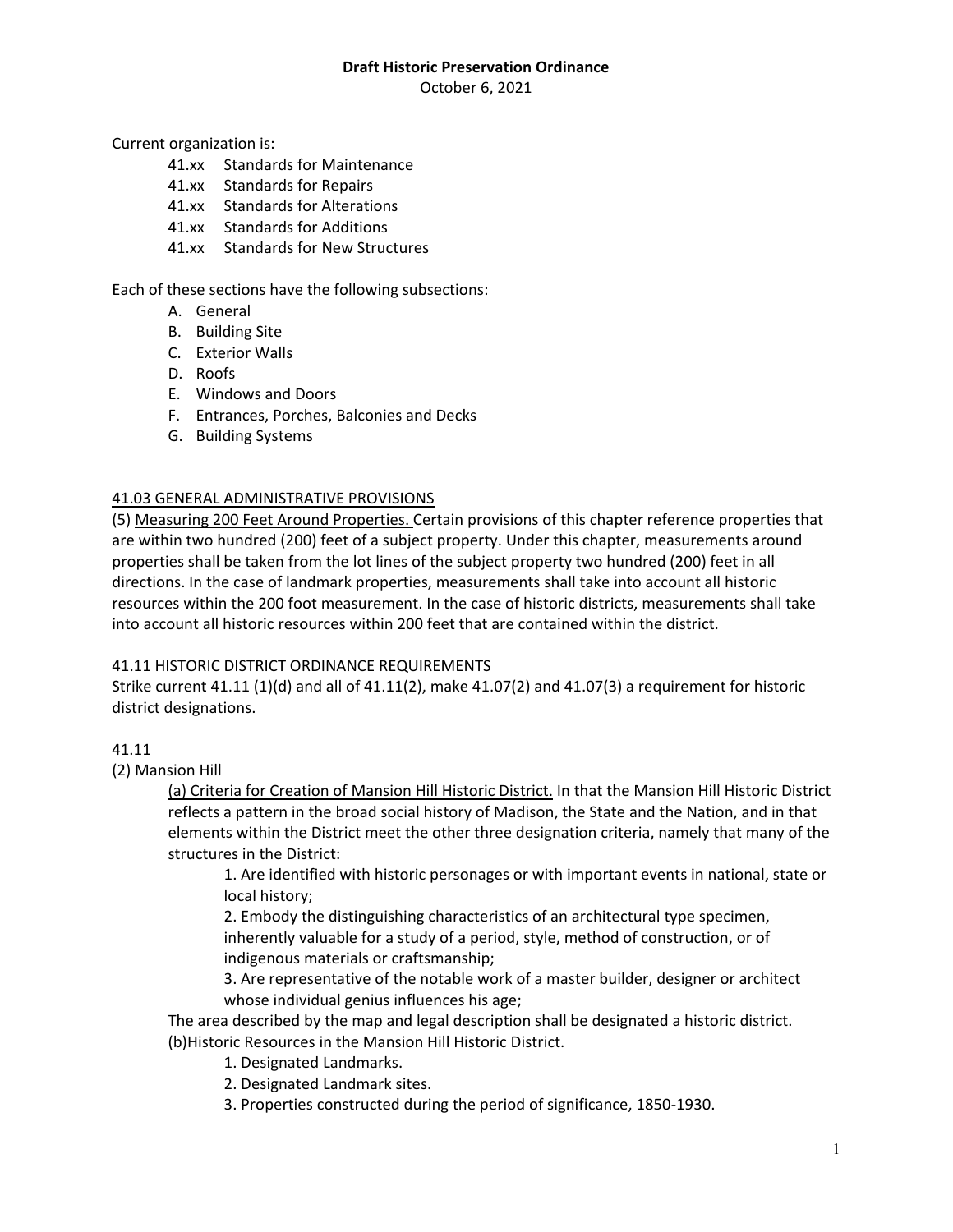October 6, 2021

## (3) Third Lake Ridge

(a) Criteria for the Creation of the Third Lake Ridge Historic District. In that the Third Lake Ridge Historic District area reflects a broad pattern of social history of Madison and the State and the Upper Midwest, and in that elements within the District meet other designation criteria in Sec. [41.10\(](https://library.municode.com/wi/madison/codes/code_of_ordinances?nodeId=COORMAWIVOIVCH32--45_CH41HIPR_SUBCHAPTER_41DHIDI_41.10CRAMHIDI)2) of this chapter, namely that many of the structures and sites in the District:

1. Are identified with historic personages or with important events in state or local history; and

2. Embody the distinguishing characteristics of an architectural type specimen, inherently valuable for a study of a period, style, method of construction, or of indigenous materials or craftsmanship;

The area described by the map and legal description shall be designated a historic district. (b) Historic Resources in the Third Lake Ridge Historic District.

- 1. Designated Landmarks.
- 2. Designated Landmark Sites.
- 3. Properties constructed during the period of significance, 1850-1929.

### (4) University Heights

(a) Criteria for the Creation of the University Heights Historic District . In that the University Heights Historic District reflects a pattern in the broad social history of Madison and in the state and the nation and in that elements within the district meet the other three designation criteria in Sec. [41.10\(](https://library.municode.com/wi/madison/codes/code_of_ordinances?nodeId=COORMAWIVOIVCH32--45_CH41HIPR_SUBCHAPTER_41DHIDI_41.10CRAMHIDI)2) of this chapter, namely that many of the structures in the district:

1. Are identified with historic personages or with important events in national, state, or local history;

2. Embody the distinguishing characteristics of an architectural type specimen, inherently valuable for a study of a period, style, method of construction, or of indigenous materials or craftsmanship; and,

3. Are representative of the notable work of a master builder, designer, or architect whose individual genius influenced her/his age,

The area described by the map and legal description shall be designated a historic district. (b) Historic Resources in the University Heights Historic District.

- 1. Landmarks.
- 2. Landmark sites.

3. Properties constructed during the period of significance, 1893-1928.

## (5) Marquette Bungalows

(a) Criteria for the Creation of the Marquette Bungalows Historic District. In that the Marquette Bungalows Historic District reflects a pattern in the broad social history of Madison and in the state and the nation and in that elements within the district meet designation criteria in Sec. [41.10\(](https://library.municode.com/wi/madison/codes/code_of_ordinances?nodeId=COORMAWIVOIVCH32--45_CH41HIPR_SUBCHAPTER_41DHIDI_41.10CRAMHIDI)2) of this chapter, specifically:

1. Many of the structures in the district embody the distinguishing characteristics of an architectural type specimen, inherently valuable for a study of a period, style, method of construction, or of indigenous materials or craftsmanship,

The area described by the map and legal description shall be designated a historic district. (b) Historic Resources in the Marquette Bungalows Historic District .

- 1. Landmarks.
- 2. Landmarks sites.
- 3. Properties constructed during the period of significance. 1924-1930.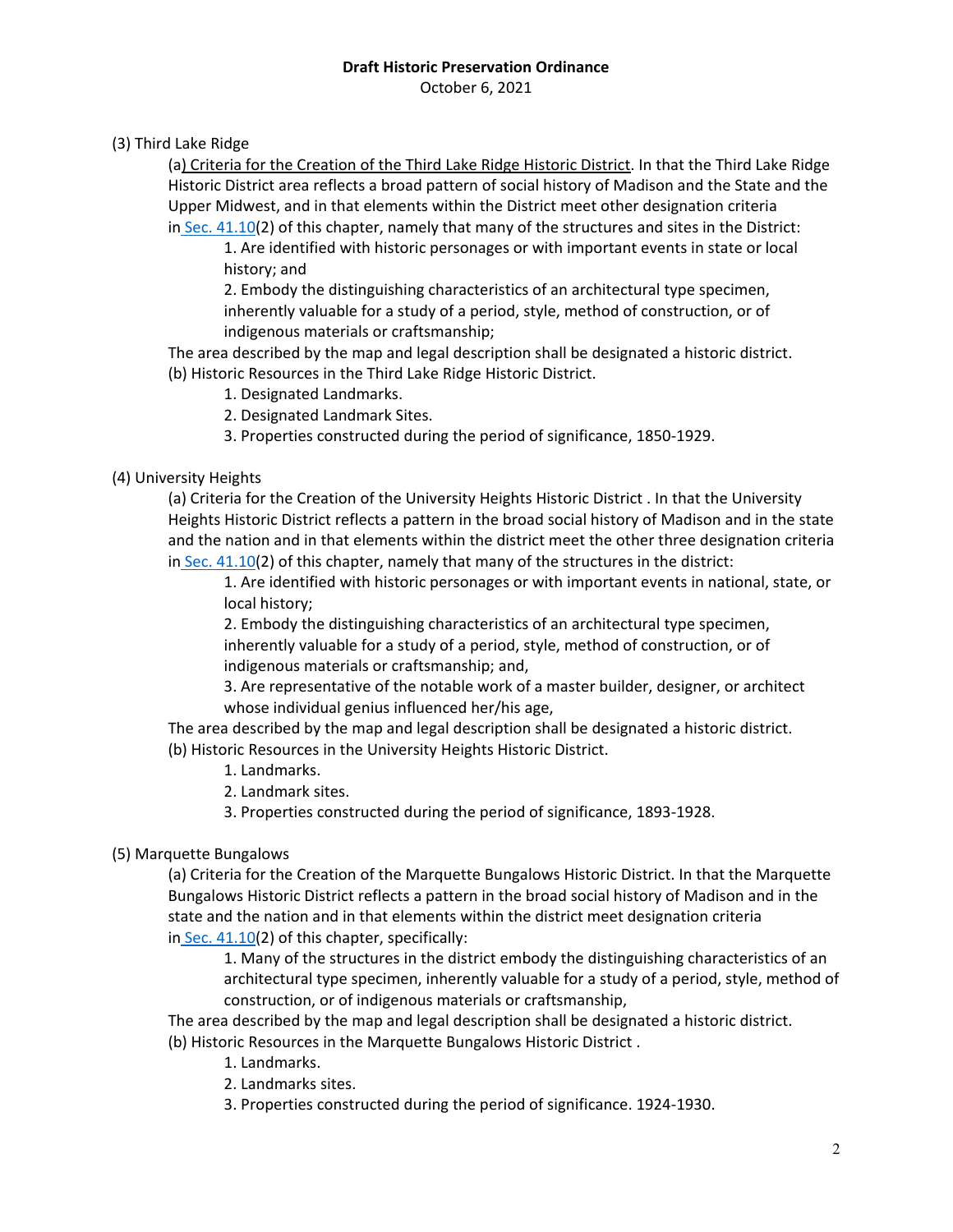October 6, 2021

(6) First Settlement

(a) Standards for the Creation of the First Settlement Historic District . In that the First Settlement Historic District reflects the broad cultural, political, economic and social history of Madison, the state and the nation and in that elements within the district meet designation criteria in Sec. [41.10\(](https://library.municode.com/wi/madison/codes/code_of_ordinances?nodeId=COORMAWIVOIVCH32--45_CH41HIPR_SUBCHAPTER_41DHIDI_41.10CRAMHIDI)2) of this chapter, specifically that they are

1. Identified with historic personages or with important local historical events

2. Embody the distinguishing characteristics of an architectural type specimen, inherently valuable for a study of a period, style, method of construction or of indigenous material or craftsmanship

- The area described by the map and legal description shall be designated a historic district. (b) Historic Resources in the First Settlement Historic District .
	- 1. Landmarks.
	- 2. Landmark sites.
	- 3. Properties constructed during the period of significance, 1850-1930.

# 41.18

(3) Signs. The commission shall approve a certificate of appropriateness for signs if it finds that the following are true:

- (a) Signs are located within the façade areas set assign for signs as part of the façade design or are integrated and compatible with the structure where the façade areas have not been set aside for signs;
- (b) New signs shall be consistent with the traditional signage pattern locations on a structure or a property, and shall feature materials and style of illumination typical of the period of significance for the property or district;
- (c) Signs shall comply with Chapter 31, MGO;
- (d) Signs shall comply with specific standards and guidelines adopted for historic districts under this ordinance.

# [41.22 to replace all of the HD ordinances?]

## **41.xx** Spectrum of Review

- 1. Property owners should conduct Maintenance activities in compliance with the historic district Standards for Maintenance. When a project only involves Maintenance work, it does not require a Certificate of Appropriateness.
- 2. Staff can administratively approve Repair and Alterations proposals in conformance with the Landmarks Commission Policy Manual, or may refer the application to the Landmarks Commission for their review.
- 3. Applications for Additions and New Construction must go before the Landmarks Commission for their review.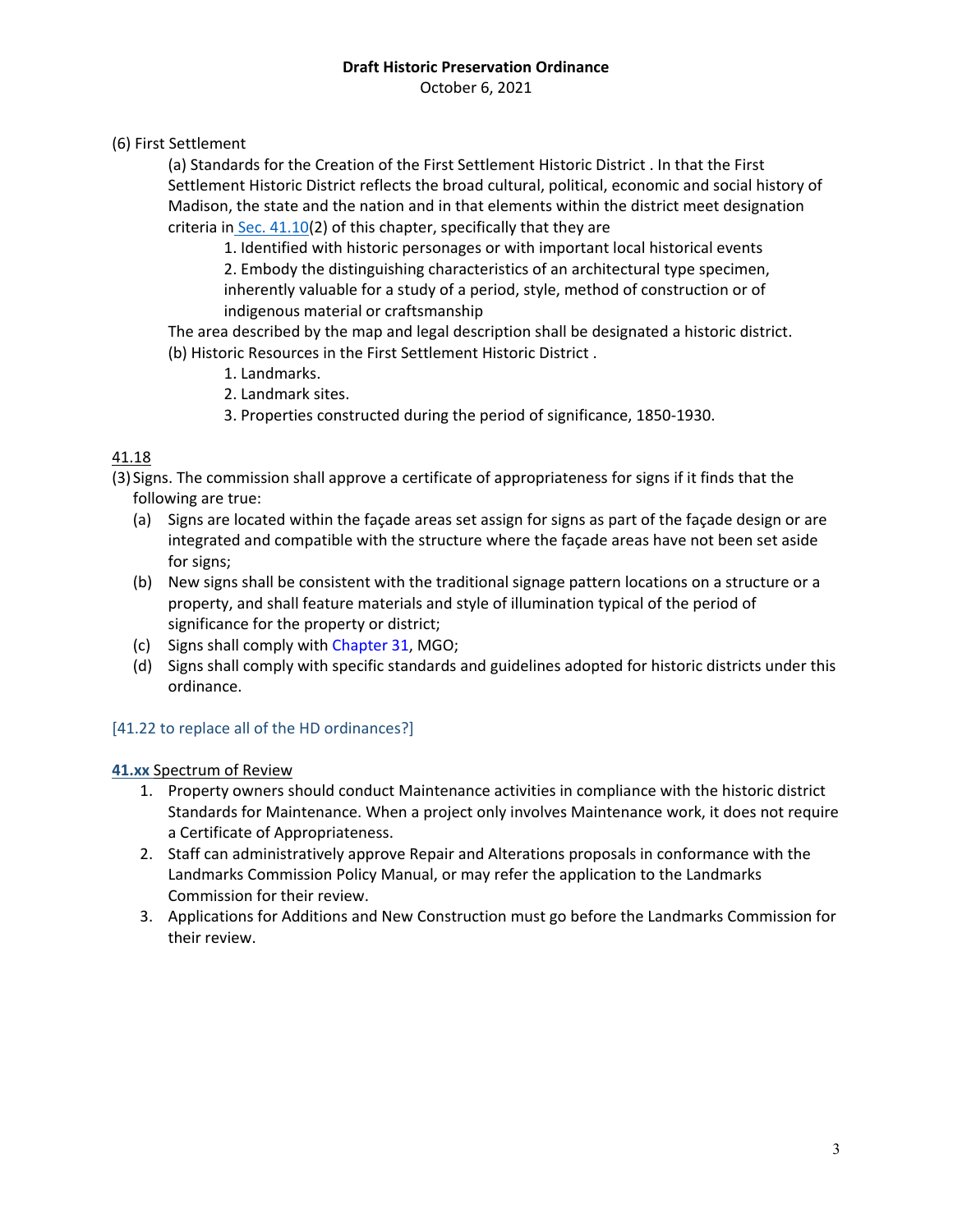October 6, 2021

## **41.xx STANDARDS FOR MAINTENANCE**

- **(1) General**
	- (a) All structures in historic districts are required to be maintained pursuant to Sec. 41.14. The highest priority of this ordinance is on the proper proactive and continued maintenance to preserve the integrity of the structure utilizing the least degree of intervention. This section provides standards for building maintenance. Work beyond the level described below, as determined by the Preservation Planner, shall be considered a repair and be governed by the Standards for Repair section (Sec 41.xx).
- **(2) Building Site**
	- (a) General
		- 1. Buildings and site features shall be protected and maintained by providing proper drainage to ensure that water does not erode foundation walls, drain toward the building, or damage or erode the landscape.

## **(3) Exterior Walls**

- (a) Masonry
	- 1. The Preservation Planner shall approve proposed masonry cleaning methods.
	- 2. Abrasive methods (including sandblasting, other media blasting, or high-pressure water or acids on limestone or marble) which can damage the surface of the masonry and mortar joints are prohibited.
	- 3. Masonry building walls and features shall be maintained with tight mortar joints and operational rain water conduction systems.
	- 4. Sealants and water-repellent coatings applied to the face of the masonry are prohibited.
	- 5. Previously painted masonry may be repainted, but the painting of previously unpainted masonry is prohibited.
- (b) Wood
	- 1. Paint or stain shall be retained and applied to protect wood features.
- (c) Metals
	- 1. Non-corrosive chemical methods shall be used to clean soft metals (such as lead, tinplate, terneplate, copper, and zinc) whose finishes can be easily damaged by abrasive methods.
- (d) Vegetation
	- 1. Growing new vegetation directly on building walls and roofs is prohibited.
	- 2. Pre-existing vegetation shall be maintained to ensure exterior building surfaces remain undamaged.
- (a) General
	- 1. The materials which comprise the roof covering, flashing, gutters and downspouts and related trim shall be protected and maintained in functional and operational condition.

## **(5) Windows and Doors**

- (a) Windows and Doors
	- 1. The wood or metal which comprises the window or door jamb, sash, and trim shall be protected and maintained through appropriate treatments.

## **(6) Entrances, Porches, Balconies and Decks**

- (a) Entrances and Porches
	- 1. Entrances and porches and their functional and decorative features that are important in defining the overall historic character of the building, that are historic to the structure, or that date to the period of significance of the district shall be retained and preserved.
	- 2. The materials that comprise entrances and porches shall be protected and maintained through appropriate surface treatments.
- **(7) Building Systems**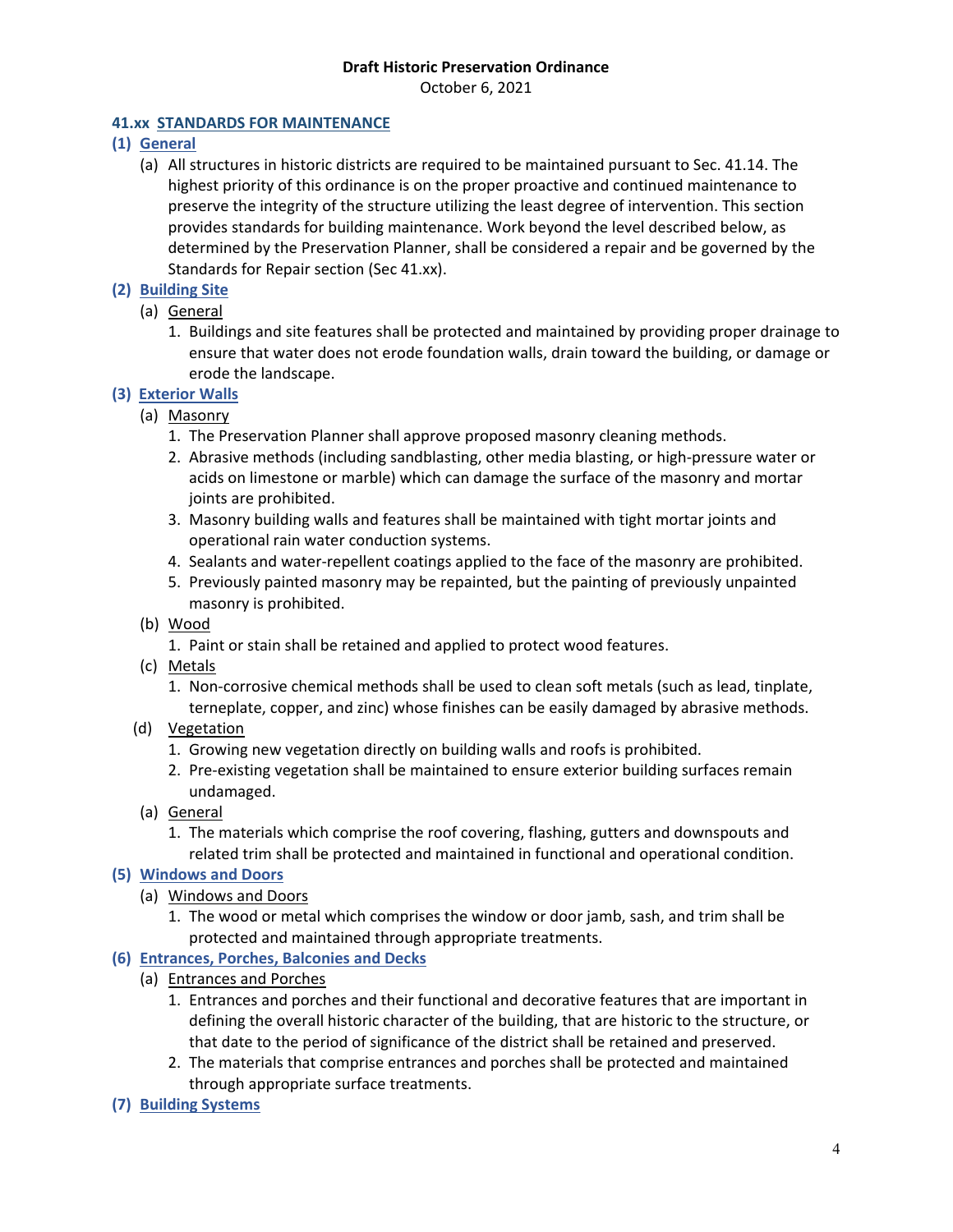October 6, 2021

## **41.xx STANDARDS FOR REPAIRS**

- **(1) General**
	- (a) This section provides standards for building repair when the scope of a project exceeds normal on-going maintenance and a limited amount of repair of any exterior element is necessary. Work beyond the level described below, as determined by the Preservation Planner, shall be considered an alteration and be governed by the Standards for Alterations section (Sec 41.xx).
		- 1. Materials and features shall be repaired by patching, splicing, consolidating, or otherwise reinforcing using recognized conservation and preservation methods for the material or feature needing repair.
		- 2. Compatible substitute materials shall be similar in design, color, scale, architectural appearance, and other visual qualities.
- **(2) Building Site**
	- (a) General
		- 1. Historic site features, not including landscaping, which have been damaged, are deteriorated, or have missing components shall be repaired to reestablish the whole feature and to ensure retention of the integrity of the historic materials.

#### **(3) Walls**

- (a) Masonry
	- 1. Remove failed mortar so as to not damage the masonry unit, and new mortar will match the historic in strength, composition, color, texture, and profile of the historic.
	- 2. Stucco and Concrete shall be repaired by removing the damaged material and patching with new material that duplicates the old in strength, composition, color, and texture.
	- 3. Application of sealers and abrasive cleaning is prohibited of masonry is prohibited.
	- 4. For replacement of masonry units, see Standards for Alterations (2)(a).
- (b) Wood
	- 1. Materials and features shall be repaired by patching, splicing, consolidating, or otherwise reinforcing using recognized conservation and preservation methods for the material or feature needing repair.

## **(4) Roofs**

- (a) General
	- 1. Roof repairs shall ensure that the existing historic or compatible non-historic roof covering is sound and waterproof.

#### **(5) Windows and Doors**

- (a) Windows & Doors
	- 1. Deteriorated or broken components or features shall be repaired.
	- 2. Replacement in kind or with a compatible substitute materials shall be used when materials or features are deteriorated beyond repair or missing.

## **(6) Entrances, Porches, Balconies and Decks**

- (a) Entrances and Porches
	- 1. Deteriorated or broken components or features shall be repaired.
	- 2. Replacement in-kind or with a compatible substitute materials shall be used when materials or features are extensively deteriorated or missing.
- **(7) Building Systems**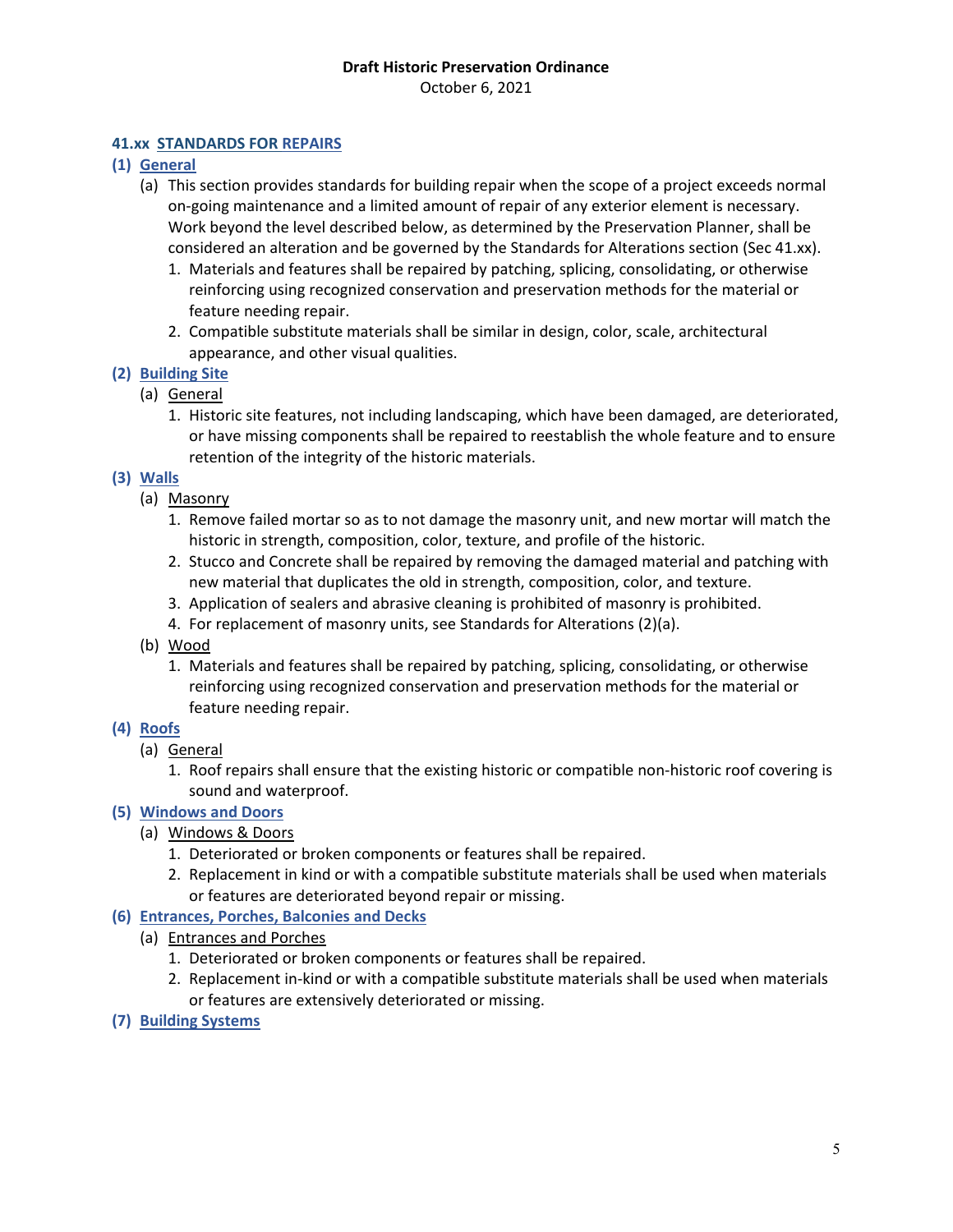October 6, 2021

## **41.xx STANDARDS FOR ALTERATIONS**

- **(1) General**
	- (a) Alterations are defined as any change to any portion of the exterior of a building or site that replaces existing materials or changes its appearance. This section provides standards for building alterations.
	- (b) Materials and Features
		- 1. Alterations shall be in keeping with the original design and character of the building.
		- 2. The removal of historic features on elevations visible from the developed public right-of-way is prohibited.
		- 3. The introduction of conjectural features without historic precedent on the building shall be avoided.
	- (c) Replacement
		- 1. Existing features shall be replaced in-kind if they are too deteriorated to repair.
	- (d) Accessibility
		- 1. Whenever possible, access to historic buildings should be through a primary building entrance.
		- 2. Barrier-free access requirements shall be complied with in such a manner that the historic building's character-defining exterior features and features of the site and setting are preserved or impacted as little as possible.
- **(2) Building Site**
	- (a) General
		- 1. Fences and retaining walls in the front yard shall be in character with the style of fences or retaining walls historically found in the district or in keeping with the materials and character of historic resources in the district.
- **(3) Exterior Walls**
	- (a) Masonry
		- 1. Masonry not previously covered shall not be covered with stucco, exterior insulation and finish systems (EIFS), paint, or other covering.
		- 2. Removing a chimney visible from the developed public right-of-way or altering its appearance is prohibited.
		- 3. Refer to Section (3)(d) related to chimneys as roof elements.
		- 4. Replacement brick units shall be of a similar dimension, color, and permeability as the historic bricks
		- 5. Composite patching, epoxy repair, mechanical repair, or a Dutchman repair of large masonry units shall follow established conservation methods, with the alteration to match the historic appearance as closely as possible.
	- (b) Wood
		- 1. Replacement siding shall imitate the original siding within 1 inch of historic exposure/reveal.
		- 2. Where more than one layer of siding exists on the structure, all layers except the first must be removed prior to re-siding.
		- 3. All trim must project beyond the face of the siding to the same extent it did with the historic siding.
		- 4. Wrapping of trim and ornament is prohibited.
	- (c) Metals
		- 1. Replacement of part or all of a decorative metal feature should be in-kind or with a compatible substitute material, replicating the original appearance.
- **(4) Roofs**
	- (a) General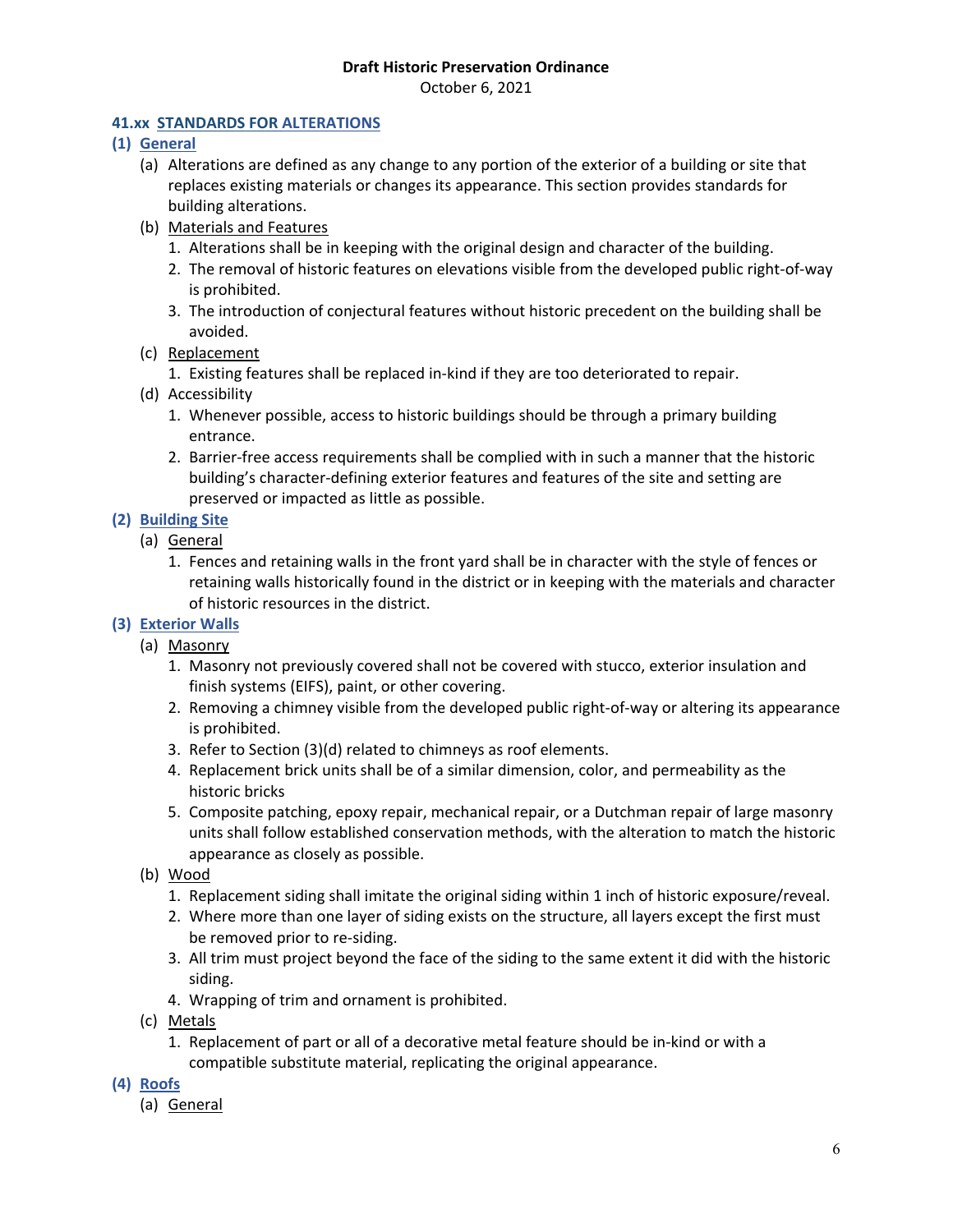October 6, 2021

- 1. Alterations to a roof shall include a roof style that is compatible with the existing roof.
- 2. The form of the roof visible from the developed public right-of-way shall not be altered except to restore it to the historic documentable appearance.
- 3. The removal of decorative and functional features visible from the developed public right-ofway is prohibited, except to restore the building to its historic appearance.
- (b) Materials.
	- 1. A roof feature may be replaced in kind if it is too deteriorated to repair.
	- 2. Replacement materials shall replicate the appearance of historic roofing materials found on the structure or be compatible with roofing found on historic resources in the district.
- (c) Skylights
	- 1. Skylights visible from the developed public right-of-way shall be flat, parallel to the slope of the roof, and have the frame painted to match the roof material, and be located least twelve (12) feet back from the front edge of the roof.
	- 2. Other forms of skylights are allowed on elevations not visible from the developed public right-of-way.
- (d) Chimneys
	- 1. Removing a chimney visible from the developed public right-of-way or altering its appearance, is prohibited.
	- 2. Refer to Section (2)(a) and (b) related to chimneys as wall elements.
- (e) Vents
	- 1. Low-profile continuous ridge vents are permitted when the vents extend to the front edge of the fascia and are clad with the same material as the roof.
	- 2. Rectangular or continuous soffit vents are permitted if they are finished or painted the same color as the adjacent soffit.
	- 3. Round soffit vents, static vents, electric vents, wind turbines, and attic fans visible from the developed public right-of-way are prohibited
- **(5). Windows and Doors**

(a) Openings

- 1. A limited number of openings in walls above the foundation not visible from the developed public right-of-way may be filled in a manner that retains the original opening pattern and size, and is similar in design, color, scale, architectural appearance, and other visual qualities of the surrounding wall.
- 2. New window openings may be added to elevations not visible from the developed public right-of-way.
- 3. The new openings and the windows or doors in them shall be compatible with the overall design of the building
- (b) Sill and Head Height
	- 1. Infilling at the head or jambs is prohibited.
	- 2. The new or reconfigured openings shall have similar appearance to the historic windows or doors of the structure.
	- 3. The sills of historic window openings on elevations not visible from the developed public right-of-way may be raised to serve bathrooms and kitchens.
- (d) Windows
	- 1. Original decorative windows shall be repaired and retained.
	- 2. Only when original windows are too deteriorated to repair may they be replaced with new windows that replicate all design details.
	- 3. Replacement multi-light windows shall use true divided lights or simulated divided lights with window grids on the exterior and interior with spacer bars between the panes of glass.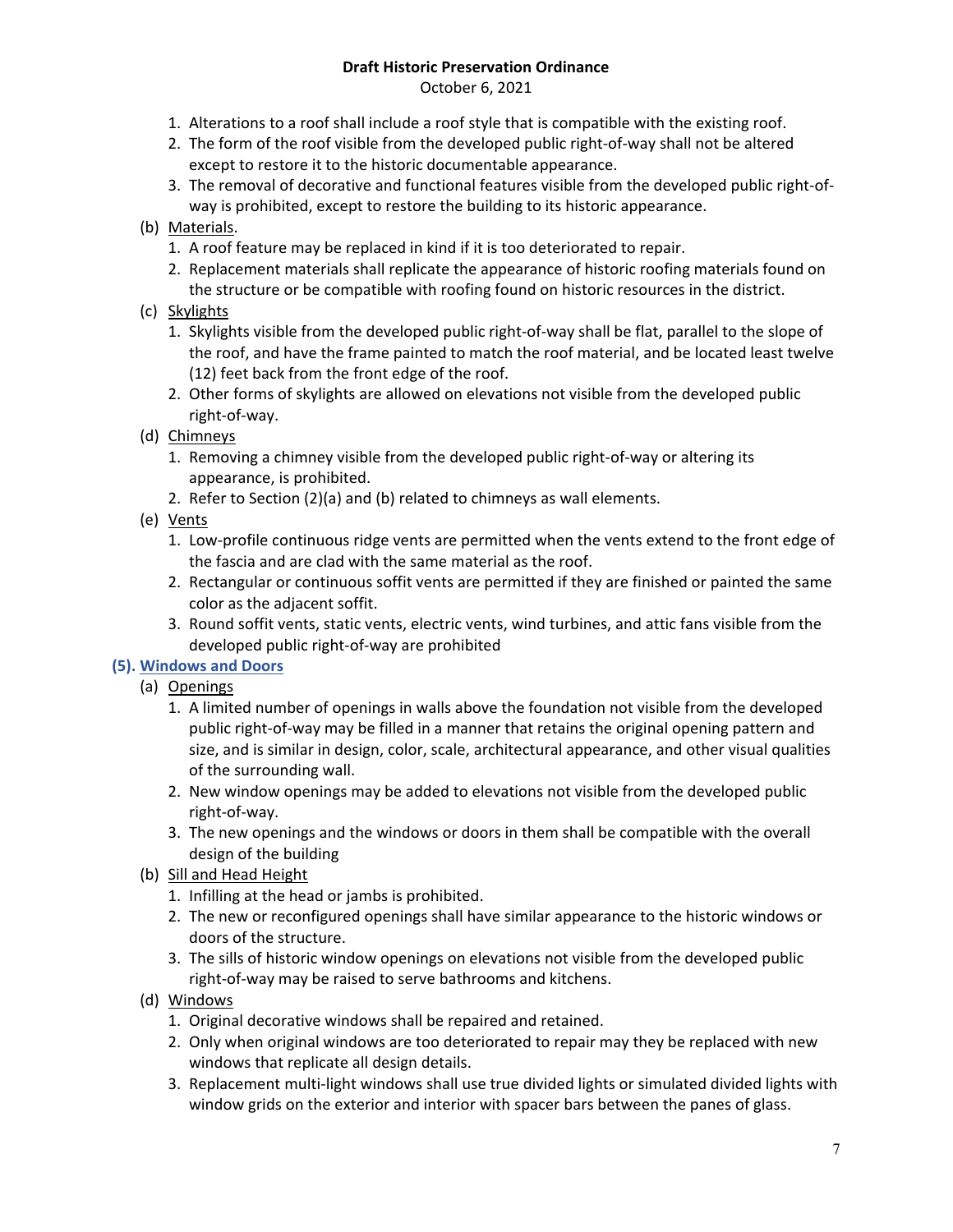October 6, 2021

- 4. A historic single-glazed sash may be modified to accommodate insulated glass when it will not jeopardize the soundness of the sash or significantly alter appearance of the window.
- 5. Incompatible, non-historic windows may be replaced with new windows compatible with the historic character of the building.
- 6. Storm windows shall have a matching or a one-over-one pane configuration that will not obscure the characteristics of the historic windows and have frames and trim painted or otherwise coated to match the color of the window beneath.
- 7. New windows that are compatible with the historic character of the building may be reinstated in openings that had previously been filled in.
- (g) Pedestrian Doors
	- 1. Historic entrance doors or those dating from the period of significance may be replaced with a door that blends with the character of the structure when the original is beyond repair.
	- 2. Doors shall not have a textured fake wood grain.
	- 3. Storm doors shall be full-light or full-view, wood or aluminum, in the same color as the entrance door or trim, and shall be compatible with the entrance door and the overall design of the building.
- (h) Garage Doors
	- 1. Garage doors shall be similar in design, color, scale, architectural appearance, and other visual qualities prevalent within the historic district.

# **(6) Entrances, Porches, Balconies and Decks**

- (a) Replacement
	- 1. An entire entrance or porch that is too deteriorated to repair shall be replaced using any available physical evidence or historic documentation as a model to reproduce the porch features.
	- 2. A historic entrance or porch shall be retained in all instances, including change of use or space function.
- (b) Porch Elements
	- 1. Where physical evidence of the overall historic form and detailing are not evident, porch elements shall be of a simple design found on similar historic resources within the district.
	- 2. Accessible graspable railings may be added to stair railings and should be painted to match the associated railing.
	- 3. Spaces beneath porches and stairs shall be enclosed with a framed lattice of crisscross design, narrow vertical boards, or other approved openwork design to allow ventilation.
	- 4. All wood on exterior porches shall be painted or opaquely stained.
- (c) Enclosing Porches
	- 1. Porches on elevations visible from the developed public right-of-way may have framed screens or storm windows, similar in proportion to windows on the structure and painted or coated to match the trim on the porch, installed on the condition that the balustrade be retained and preserved, repaired, or replaced in a design compatible with the historic character of the structure. The framed screens or storm windows shall match the color of the porch and be placed behind pilasters, columns, or posts and balustrades so they do not obscure those features.
	- 2. Enclosing porches visible from the developed public right-of-way with solid walls is prohibited.
- (d) Balconies and Decks
	- 1. Rear yard decks and balconies shall have simple railings in keeping with the character of the structure.
	- 2. All parts of the deck shall be painted or opaquely stained.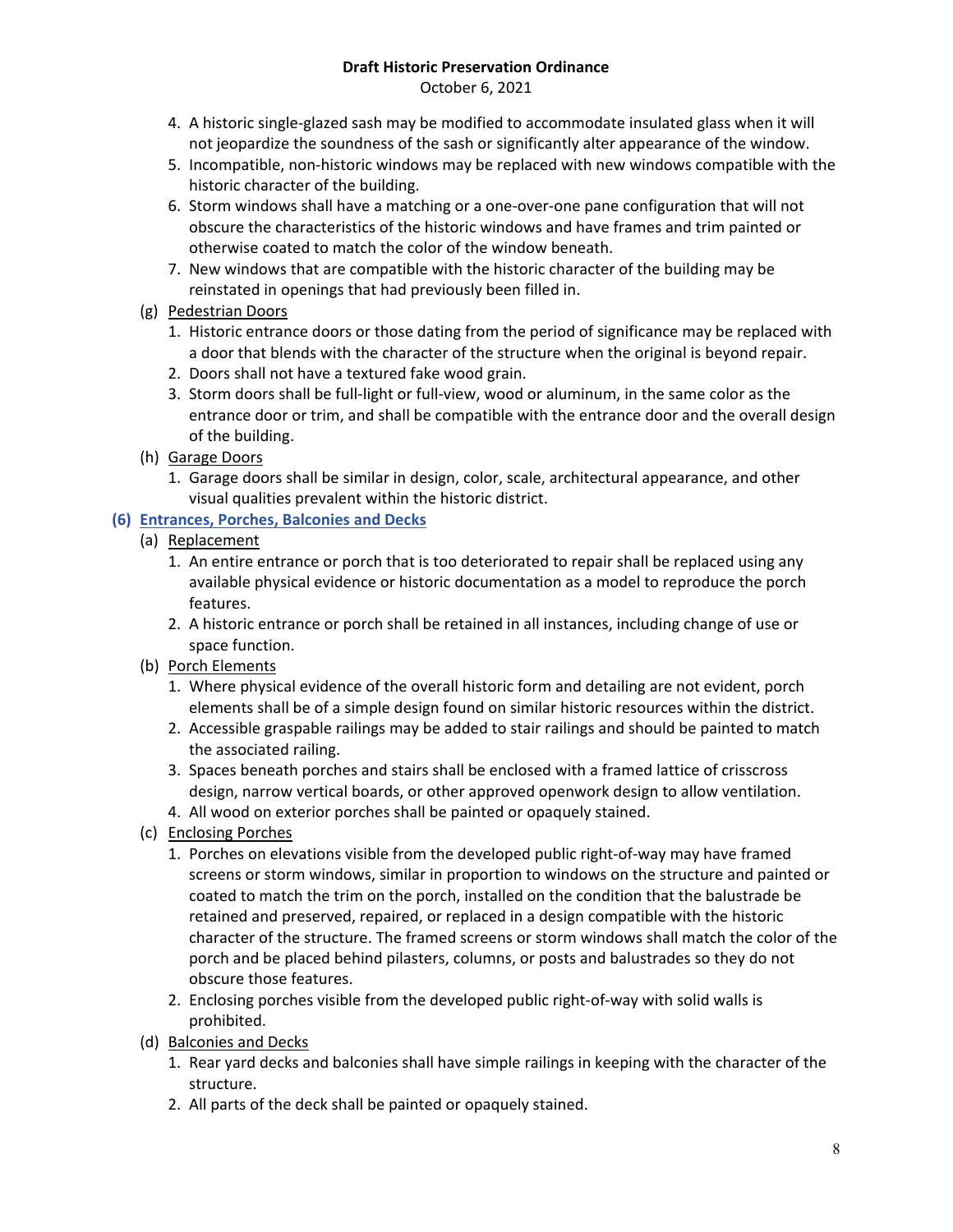October 6, 2021

## **(7) Building Systems**

- (a) Mechanical Systems
	- 1. Mechanical and service equipment shall be installed so that it is as unobtrusive as possible and does not damage or obscure character-defining historic features.
	- 2. Grilles, vents, equipment, meters, and other equipment attached to the building shall be finished or painted to match the building.
	- 3. Installing mechanical equipment on the roof that is highly visible from the developed public right-of-way is prohibited

## (b) Solar

- 1. Roof-mounted solar arrays on sloped roofs shall be flat, parallel to the slope of the roof, and arranged in a pattern or grid parallel to the roof's ridge and eaves.
- 2. Roof-mounted solar arrays on flat roofs shall be installed so as to be minimally visible from the developed public right-of-way.
- (c) Lighting and Electrical Systems
	- 1. Decorative light fixtures shall replicate the original in style and placement.
	- 2. Security light fixtures or security cameras shall be installed so that they are as unobtrusive as possible and do not damage or obscure character-defining historic features.
	- 3. Exterior mounted conduit on elevations visible from the developed public right-of-way is prohibited.
	- 4. Roof appurtenances such as antennas, satellite dishes, or communications equipment should be installed so that they are minimally visible from the developed public right-of-way and do not damage or obscure historic features.

## **41.xx STANDARDS FOR ADDITIONS**

# **(1) General**

- (a) General
	- 1. New additions on the front of the principal structure are prohibited, except for restoring or reconstructing missing historic features that can be documented.
	- 2. A new addition shall be designed to be subordinate and compatible with the character of the structure.
	- 3. The addition shall be visually separated from the principal building.
	- 4. The alignment, rhythm, and size of the window and door openings of the new addition shall be similar to those of the historic building.
	- 5. Rooftop additions, decks, terraces, and mechanical and service equipment shall be located to be set back from elevations visible from the developed public right-of-way in order to minimize its visibility and impact on the historic character of the building.
	- **\*Exception: Additions to structures in Marquette Bungalows Historic District should be no taller than the existing historic structure.**
- (b) Materials and Features
	- 1. A new addition shall be constructed on a secondary or non-character defining elevation so that historic materials and features are not obscured, damaged or destroyed.
	- 2. New additions that destroy significant historic materials or character-defining features are prohibited.
- (c) Accessibility
	- 1. Whenever possible, access to historic buildings should be through a primary building entrance.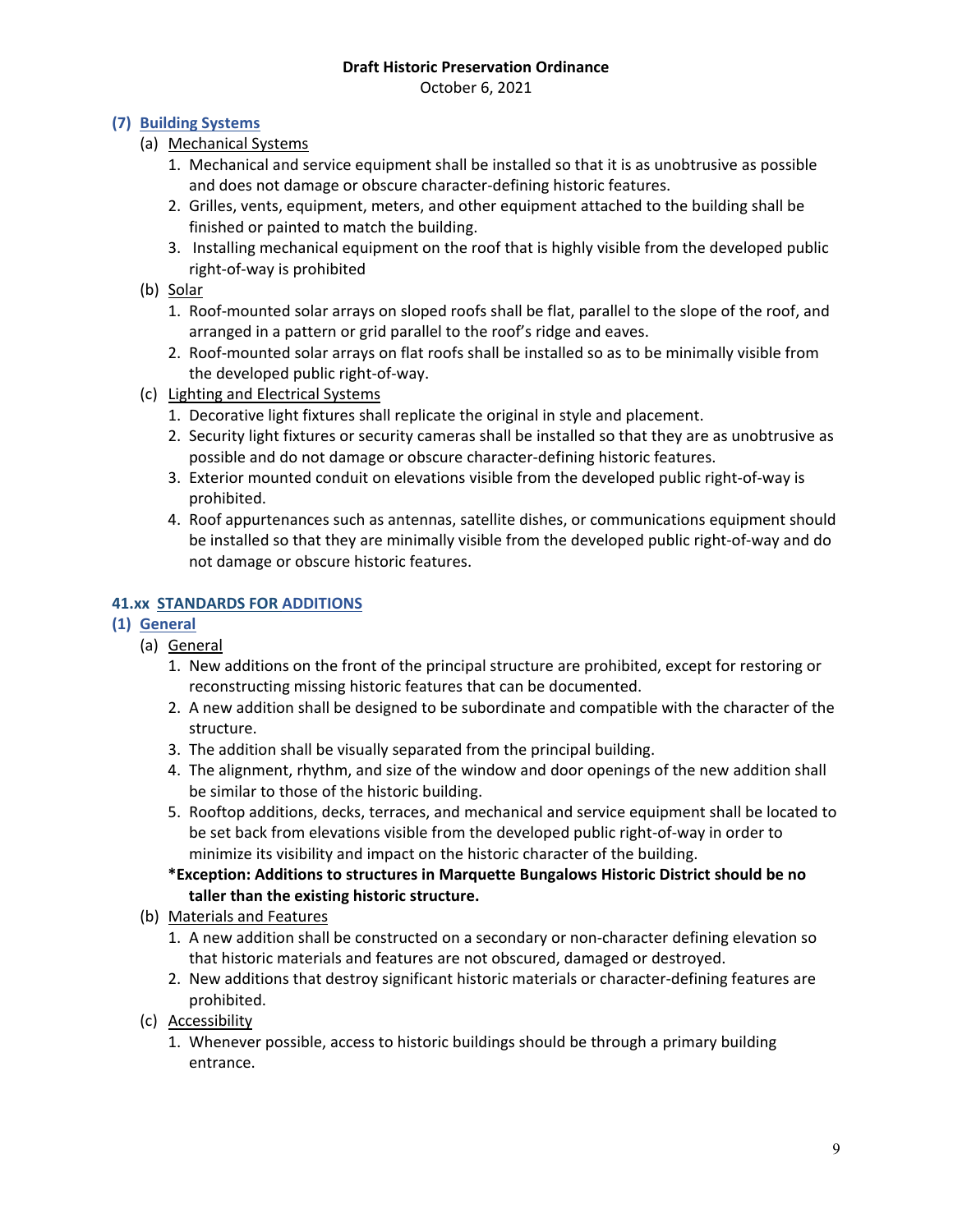October 6, 2021

2. Barrier-free access requirements shall be complied with in such a manner that the historic building's character-defining exterior features and features of the site and setting are preserved or impacted as little as possible.

## **(2) Building Site**

- (a) General
	- 1. Exterior additions to historic buildings shall be designed to be compatible with the historic character of historic resources within two hundred (200) feet and to maintain the pattern of the district.
	- 2. New site features (such as parking areas, access ramps, trash or mechanical equipment enclosures) shall be designed so that they are as unobtrusive as possible, retain the historic relationship between the building and the landscape, and are visually compatible with historic resources within two hundred (200) feet.
- **(3) Exterior Walls**
	- (a) General
		- 1. Materials used for exterior walls of the addition shall be similar in design, color, scale, architectural appearance, and other visual qualities of the historic building, but differentiated enough so that it is not confused as historic or original to the building.
	- (b) Wood
		- 1. Products that replicate wood shall have a smooth surface without textured faux wood grain.

# **(4) Roofs**

- (a) General
	- 1. The form and pitch of the addition roof shall be similar to and compatible with the existing roof form and pitch.
- (b) Materials
	- 1. Visible roof materials shall be similar to the historic roof materials on the structure.
	- 2. Any roofing materials shall be permitted on flat or slightly sloped roofs not visible from the developed public right-of-way.
- (c) Skylights
	- 1. Skylights not visible from the developed public right-of-way shall be permitted.
	- 2. Skylights visible from the developed public right-of-way shall be located on side roof slopes where the front edge of the skylight is at least twelve (12) feet back from the front edge of the main roof. They shall be flat, parallel to the slope of the roof, and painted to match the roof material.
- (d) Chimneys
	- 1. New chimneys shall be constructed of compatible materials that are similar in design, color, scale, architectural appearance, and other visual qualities as the masonry features on the rest of the structure or similar historic resources in the district.
	- 2. Refer to Section (2)(a) and (b) for when chimneys are wall elements.
- (e) Vents
	- 1. Roof vents shall be minimally visible and as unobtrusive as possible.
- (f) Dormers
	- 1. Dormer additions not visible from the developed public right-of-way shall be permitted.
	- 2. Dormer additions visible from the developed public right-of-way shall be located on side roof slopes where the front edge of the dormer is no less than twelve (12) feet from the front edge of the roof.
	- 3. The ridge line of a dormer shall not extend above the ridge line of the main roof or extend beyond the face of the main structure wall below.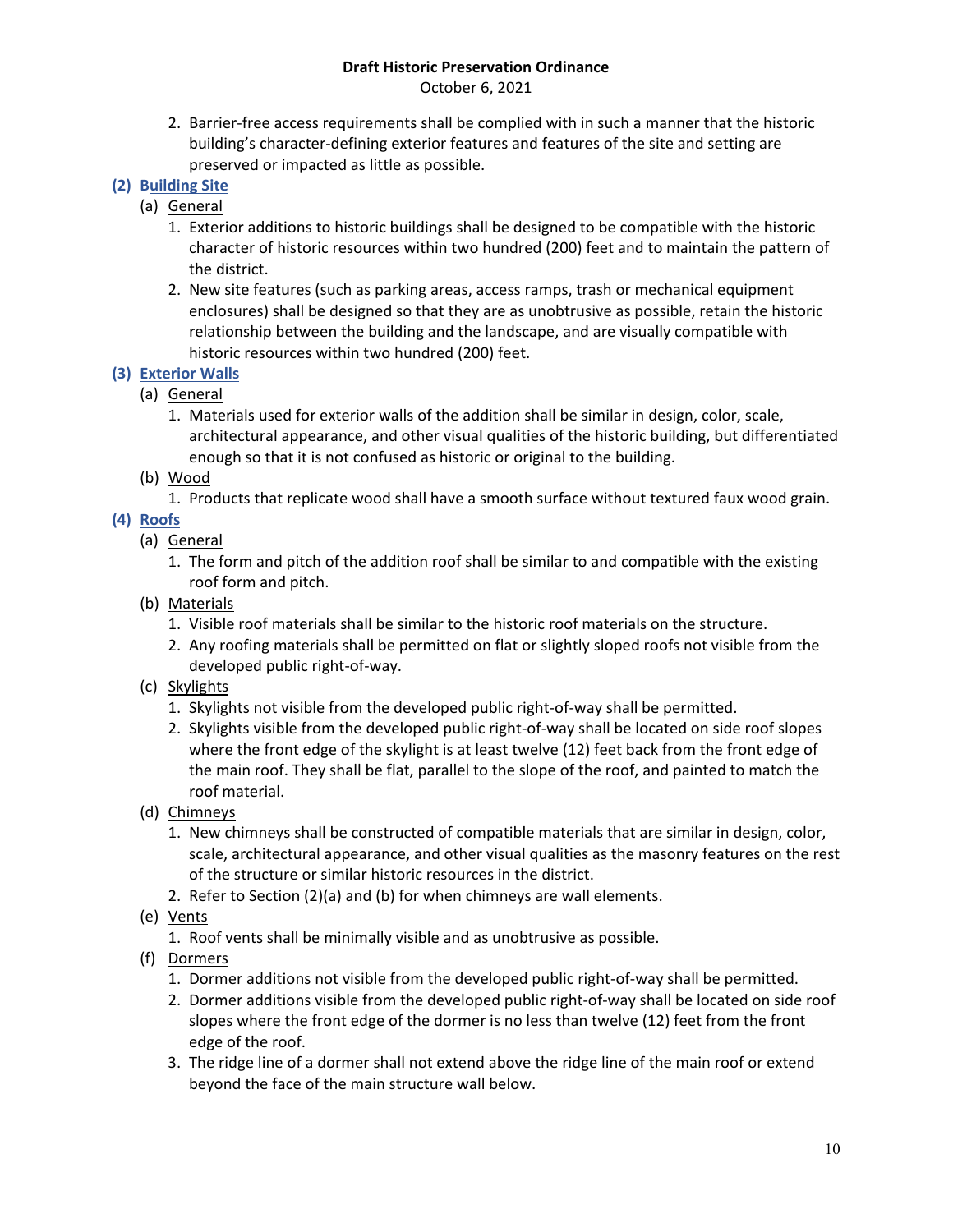October 6, 2021

- 4. Dormer roof form, overhang, cladding, trim, and window shall be compatible with the character of the structure.
- (g) Rooftop Features
	- 1. Rooftop decks or terraces and green roofs or other roof landscaping, railings, or furnishings shall be installed so that they are inconspicuous and minimally visible from the developed public right-of-way.

# **(5) Windows and Doors**

- (a) General
	- 1. Openings and the windows or doors in them shall be compatible with the overall design of the historic building.
	- 2. The new openings shall have similar dimensions, operation, components, and finish as the historic windows or doors of the structure.
- (b) Windows and Storm Windows
	- 1. Simulated divided lights are permitted with window grids on the exterior and interior the same color as the window sash and spacer bars between the panes of glass.
	- 2. Storm windows shall minimally obscure the window beneath and match the color of the window or trim.
- (c) Entrance Doors and Storm Doors
	- 1. Doors shall be compatible with the overall design of the building.
	- 2. New door openings shall have a similar height to width ratio, components, and finish as the historic doors of the structure.
	- 3. Storm doors shall be full-light or full-view, in the same color as the entrance door or trim.
- (d) Garage Doors
	- 1. Garage doors shall be similar in design, color, scale, architectural appearance, and other visual qualities prevalent within the historic district.

# **(6) Entrances, Porches, Balconies and Decks**

- (a) Porch Elements
	- 1. The style of porch posts, balusters and rails shall be compatible with the overall design of the historic porch but, in most cases, not duplicate the historic features.
	- 2. Spaces beneath porches and stairs shall be enclosed with a framed lattice of crisscross design, narrow vertical boards, or other openwork design.
	- 3. All wood on exterior porches, shall be painted or opaquely stained.
	- 4. Second exit stairways and second exit platforms and stairs shall be as unobtrusive as possible.
- (b) Balconies and Decks
	- 1. Rear yard decks shall be constructed so that they are not visible from the developed public right-of-way to which the building is oriented.
	- 2. Spaces beneath decks and stairs visible from the developed public right-of-way shall be screened.
	- 3. All parts of the deck or balcony, except the flooring and steps, shall be painted or opaquely stained in a color to blend with the colors on the structure.
	- 4. Projecting, partially projecting, and inset balconies are prohibited on elevations visible from the developed public right-of-way.

## **(7) Building Systems**

- (a) Mechanical Systems
	- 1. A split system mechanical unit may be installed in a manner that will have minimal impact on the historic character and result in minimal loss of historic building material and shall be placed on an elevation not visible from the developed public right-of-way.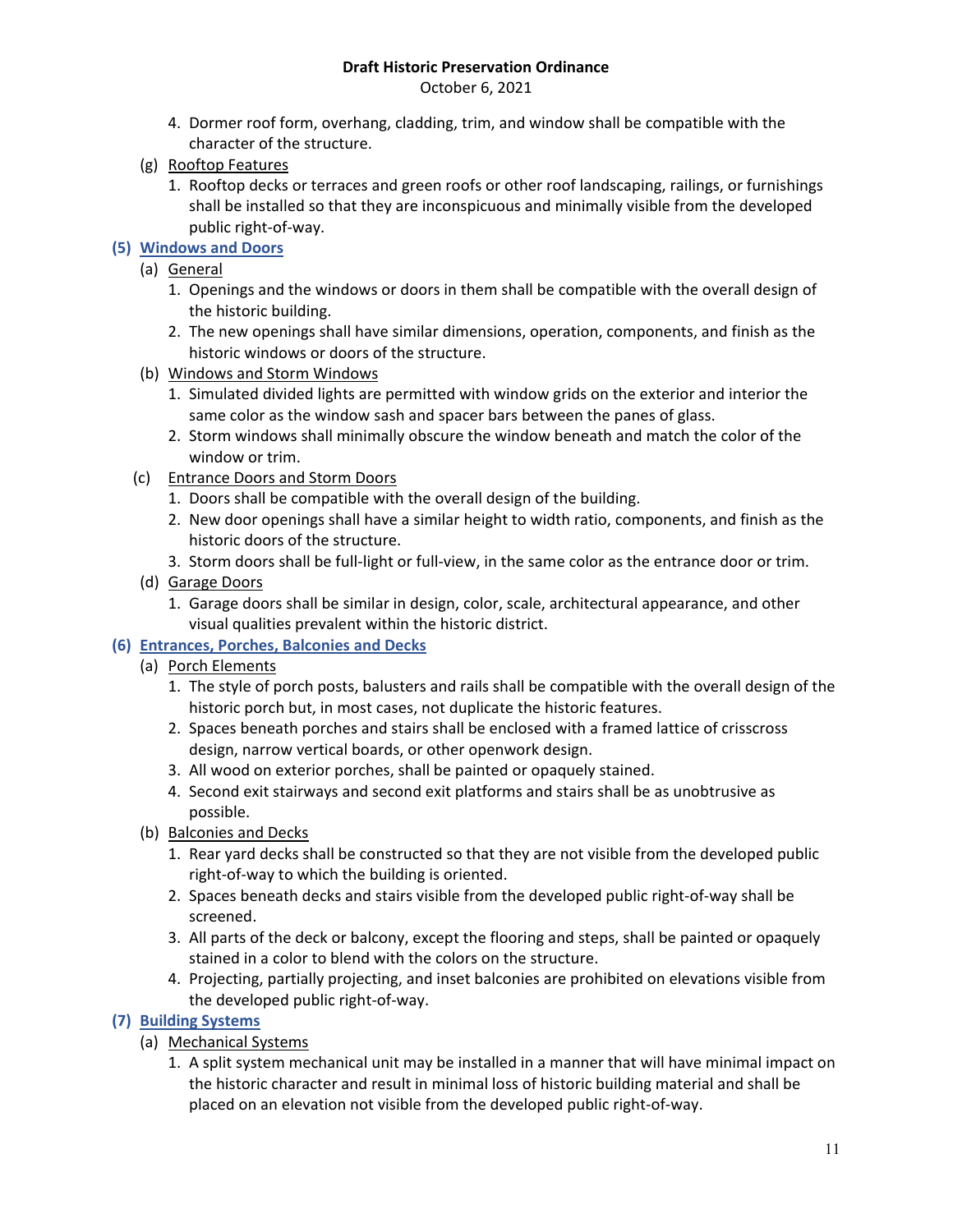October 6, 2021

- 2. Installing mechanical equipment on the roof that is highly visible from the developed public right-of-way is prohibited.
- 3. Grilles, vents, equipment, and meters shall be placed in a location on an elevation not visible from the developed public right-of-way or on the roof. Grilles, vents, equipment, and meters on elevations visible from the developed public right-of-way are prohibited, unless technically infeasible. Grilles, vents, equipment, and meters shall be finished or painted to match adjacent materials.
- (b) Solar
	- 1. Roof-mounted solar arrays on sloped roofs shall be flat, parallel to the slope of the roof, and arranged in a pattern or grid parallel to the roof's ridge and eaves.
	- 2. Roof-mounted solar arrays on flat roofs shall be installed so as to be minimally visible from the developed public right-of-way.
- (c) Lighting and Electrical Systems
	- 1. Decorative light fixtures shall be compatible in style and location with the overall design of the building.
	- 2. Security light fixtures or security cameras shall be installed so that they are as unobtrusive as possible.
	- 3. Exterior mounted conduit on elevations visible from the developed public right-of-way is prohibited.
	- 4. Roof appurtenances such as antennas, satellite dishes, or communications equipment should be installed so that they are minimally visible from the developed public right-of-way and do not damage or obscure historic features.
- (d) Rooftop Features
	- 1. Rooftop decks or terraces and green roofs or other roof landscaping, railings, or furnishings shall be installed so that they are inconspicuous and minimally visible on the site and from the street.

# **41.XX STANDARDS FOR NEW STRUCTURES**

## **(1) General**

# (a) Primary Structures

The design for a new structure in a historic district shall be visually compatible with other historic resources within two hundred (200) feet in the following ways:

- 1. Building Placement. When determining visual compatibility for building placement, the Landmarks Commission shall consider factors such as lot coverage, setbacks, building orientation, and historic relationships between the building and site.
- 2. Street Setback. When determining visual compatibility for street setbacks, the Landmarks Commission shall consider factors such as the average setback of historic resources on the same block face within two hundred (200) feet, and the setback of adjacent structures.
- 3. Visual Size. When determining visual compatibility for visual size, the Landmarks Commission shall consider factors such as massing, building height in feet and stories, the gross area of the front elevation (i.e., all walls facing the street), street presence, and the dominant proportion of width to height in the façade.
- 4. Building Form. When determining visual compatibility for building form, the Landmarks Commission shall consider factors such as building type and use, roof shape, symmetry or asymmetry, and its dominant vertical or horizontal expression.
- 5. Architectural Expression. When determining visual compatibility for architectural expression, the Landmarks Commission shall consider factors such as the building's modulation,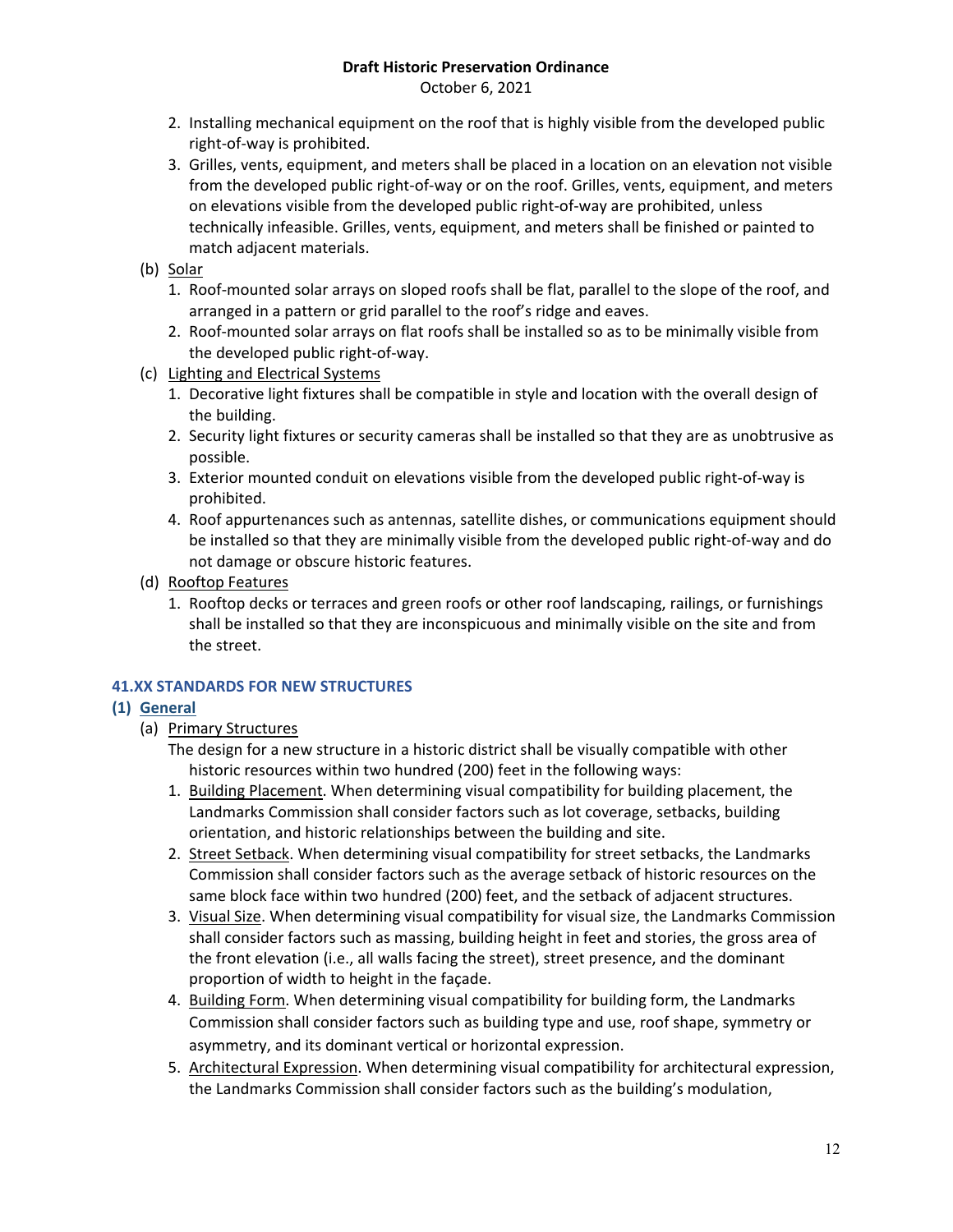October 6, 2021

articulation, building planes, proportion of building elements, and rhythm of solids to voids created by openings in the façade.

- **\*Exception: New principal structures in Marquette Bungalows Historic District should be no taller than the existing historic structures in the district.**
- (b) Accessory Structures
	- 1. Comply with requirements for new primary structures.
	- 2. Minimally visible from the developed public right-of-way, or be minimally visible from the front of the property for corner lots.
	- 3. Clearly be secondary to the primary structure.

# **(2) Building Site**

- (a) General
	- 1. New parking areas, access ramps, trash or mechanical equipment enclosures shall be designed so that they are as unobtrusive as possible, retain the historic relationship between the buildings and the building and the landscape, and are visually compatible with other historic resources in the district.
	- 2. Fences and retaining walls in the front yard shall be in character with the style of fences or retaining walls historically found in the district or in keeping with the materials and character of historic resources in the district.

# **(3) Exterior Walls**

- (a) General
	- 1. Materials used for new structures shall be similar in design, scale and architectural appearance to materials that date to the period of significance on historic resources within 200 feet, but differentiated enough so that it is not confused as a historic building.

# **(4) Roofs**

- (a) Form
	- 1. Roof form and pitch shall be similar to the form and pitch of the roofs on historic resources within two hundred (200) feet.
- (b) Materials
	- 1. Roof materials shall replicate materials found on historic resources within two hundred (200) feet.
	- 2. Any roofing material shall be permitted on flat or slightly pitched roofs not visible from the developed public right-of-way.
- (c) Skylights
	- 1. Skylights visible from the developed public right-of-way shall be flat, parallel to the slope of the roof, and have the frame painted to match the roof material, and be located least twelve (12) feet back from the front edge of the roof.
	- 2. Other forms of skylights are allowed on elevations not visible from the developed public right-of-way.
- (d) Chimneys
	- 1. A chimney's form and materials shall be similar to other chimneys on historic resources within the district.
- (e) Rooftop Features
	- 1. Rooftop decks or terraces and green roofs or other roof landscaping, railings, or furnishings shall be installed so that they are inconspicuous and minimally visible on the site and from the street.
- **(5) Windows and Doors**
	- (a) General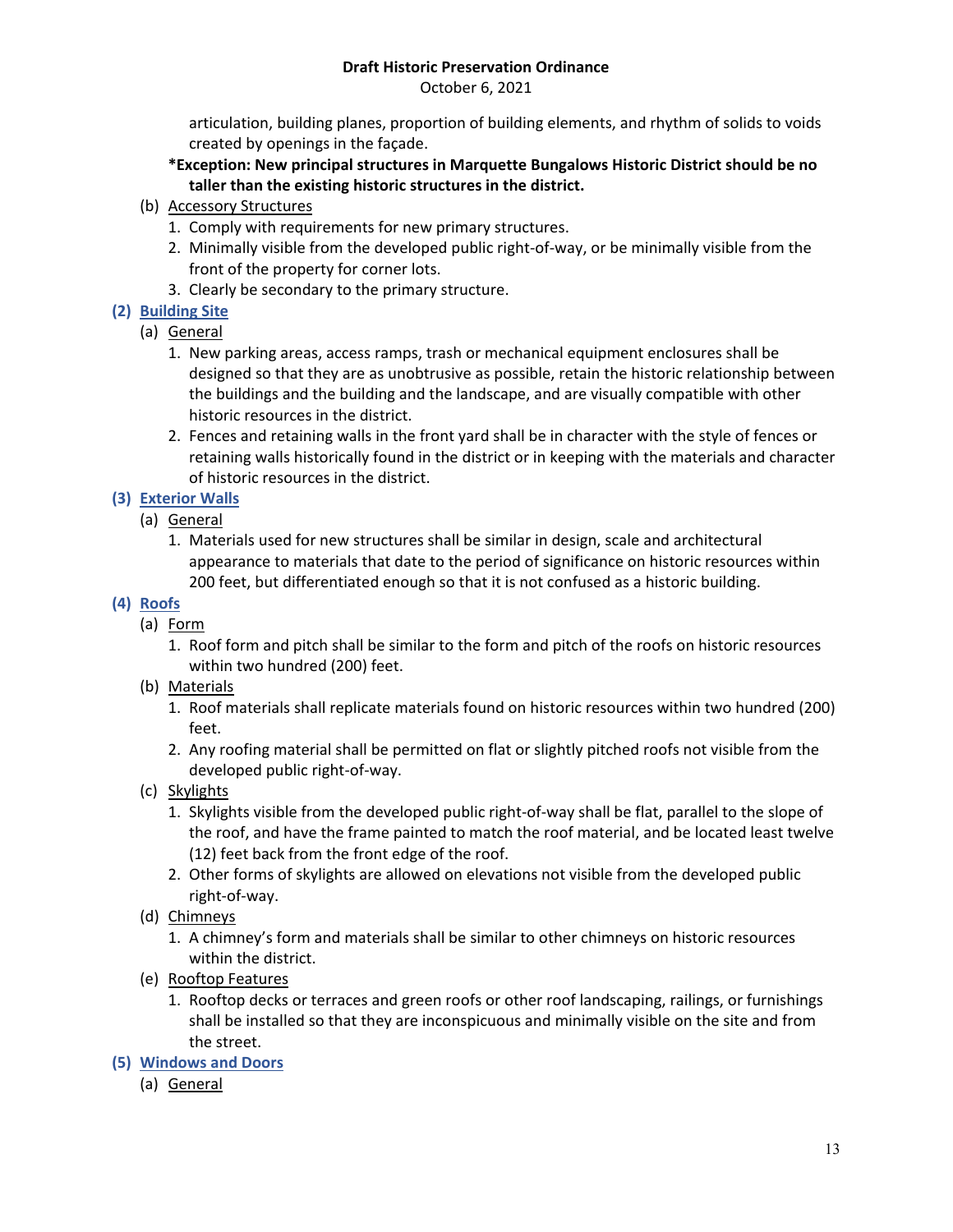October 6, 2021

- 1. Door and window styles should both match the style of the new structure and be compatible with those on historic resources within 200 feet.
- (b) Windows and Storm Windows
	- 1. Multi-light windows shall have true divided lights or simulated divided lights with muntin grids on the exterior and interior the same color as the window sash with spacer bars between the panes of glass.
- (c) Entrance Doors and Storm Doors
	- 1. Sliding glass doors shall not be installed on the ground floor elevation along any street frontage.
- (d) Shutters
	- 1. Shutters shall be allowed if they are found on historic resources in the district, and shall replicate their operable appearance.
- (e) Awnings.
	- 1. Awnings will be of a configuration and form consistent with the awnings in the district
	- 2. Awning materials shall have the appearance of the materials found on historic resources with awnings
- (f) Garage Doors
	- 1. Garage doors shall be similar in design, color, scale, architectural appearance, and other visual qualities prevalent within the historic district.

## **(6) Entrances, Porches, Balconies and Decks**

- (a) Porch Elements
	- 1. Entrances and porches shall be of a size and configuration consistent with the historic resources in the district.
	- 2. The primary entrance for the structure shall be located on the front elevation, or, structures on a corner lot may have a corner entrance.
	- 3. Second exit stairways shall be provided on the interior of the structure.
- (b) Balconies and Decks
	- 1. Projecting, partially projecting/inset, and inset balconies are prohibited on elevations visible from the developed public right-of-way, unless there is precedent on the historic resources in the district.

## **(7) Building Systems**

- (a) Mechanical Systems
	- 1. Mechanical equipment shall be screened if it is visible from the developed public right-ofway.
	- 2. Static vents, electric vents, wind turbines, and attic fans visible from the developed public right-of-way are prohibited.
	- 3. Grilles, vents, equipment, and meters shall be finished or painted to match adjacent building materials.
- (b) Solar
	- 1. Roof-mounted solar arrays on sloped roofs shall be flat, parallel to the slope of the roof, and arranged in a pattern or grid parallel to the roof's ridge and eaves.
	- 2. Roof-mounted solar arrays on flat roofs shall be installed so as to be minimally visible from the developed public right-of-way.
- (c) Lighting and Electrical Systems
	- 1. Decorative light fixtures shall be compatible in style and location with the overall design of the building.
	- 2. Security light fixtures or security cameras shall be installed so that they are as unobtrusive as possible.